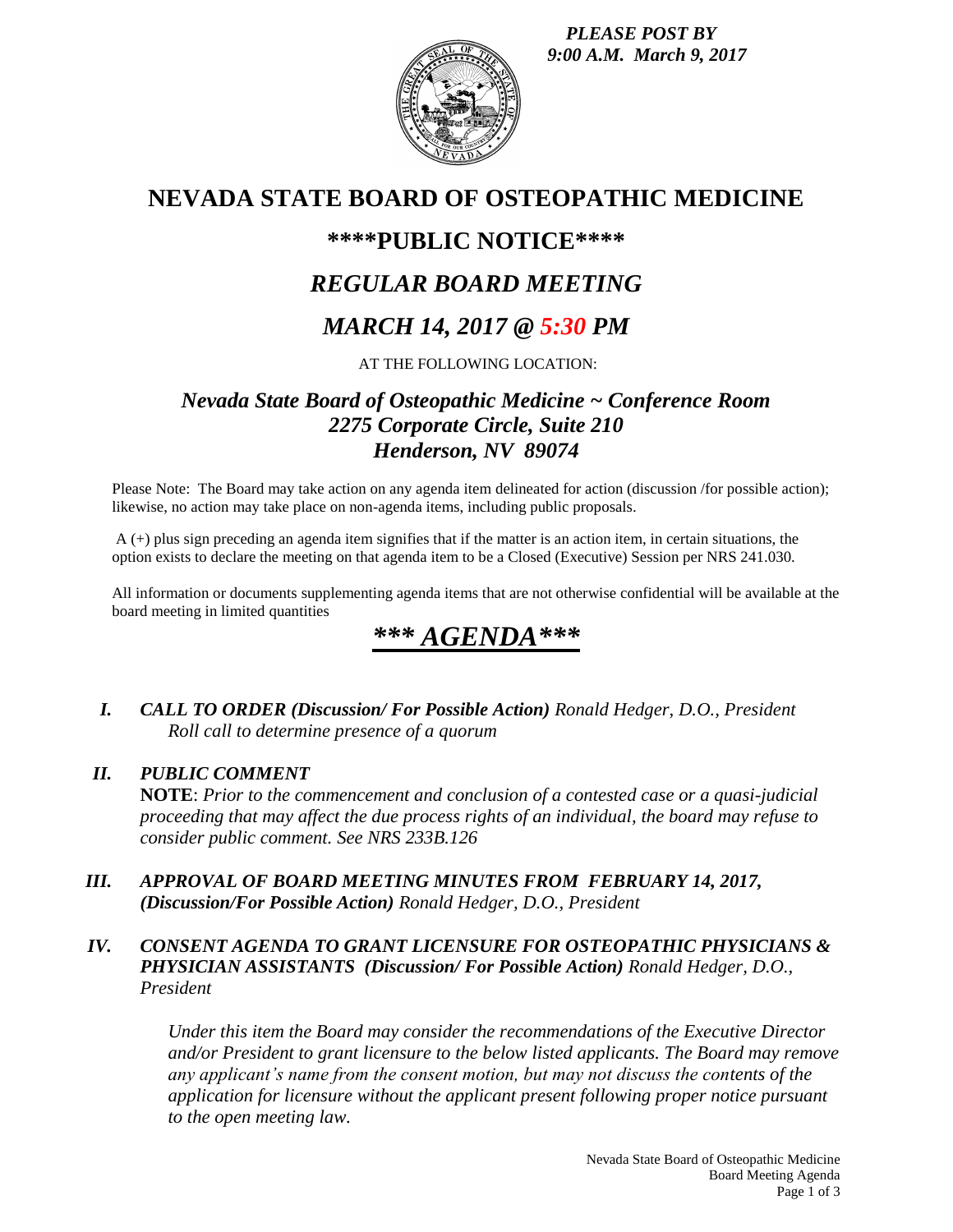*Consent agenda to grant FULL LICENSURE to the following applicants:*

#### *Osteopathic Physician Name Specialty*

*Bryant Bunting, D.O. Anesthesiology Abbey Burger, D.O. OB/GYN Jason Castillo, D.O. Psychiatry Nicholas Dirig, D.O. Orthopedic Surgery Kovin Huynh, D.O. Internal Medicine Jacob Johnson, D.O. Vascular Surgery Wilson Knight, D.O. Family Medicine Mark Macedo, D.O. Emergency Medicine Michelle Mark, D.O. Family Medicine Jared Martin, D.O. Emergency Medicine Manoj Sharma, D.O. Internal Medicine*

*Ashley Dewey, PA-C Joseph Bajo, D.O. Katrina Fogel, PA-C Unknown*

*Special Licenses NRS.633.411: Location Levi Ballstaedt, D.O. Kingman/Sunrise*

## *Physician Assistant Supervising Physician*

*Ha Le, PA-C Mehrdad Ferdowsian, D.O.*

- *V. + CONSIDERATION/APPROVAL OF REQUEST FOR REVISION TO SETTLEMENT AGREEMENT AND ORDER REGARDING JACQUELINE LEVENTHAL, D.O., IBM SAMIR PANCHOLI, D.O., (Discussion/For Possible Action/Board may go into closed*  **session** *pursuant to NRS 241.030 to move to a closed session because the discussion will have to do with this applicant's character, alleged misconduct, professional competence, or similar items). Ronald Hedger, D.O., President*
- *VI. +CONSIDERATION OF APPLICATION FOR FULL LICENSURE FOR OSTEOPATHIC PHYSICIAN MICHAEL SINGER, D.O., (personal appearance), (Discussion/For Possible Action/Board may go into closed session pursuant to NRS 241.030 to move to a closed session because the discussion will have to do with this applicant's character, alleged misconduct, professional competence, or similar items). Ronald Hedger, D.O., President*
- *VII. DISCUSSION/ACTION 2017 LEGISLATIVE UPDATE, (Discussion/For Possible Action) Ronald Hedger, D.O., President*

## *VIII. EXECUTIVE DIRECTOR'S REPORT*

- *a. Financial Statement*
- *b. Licensing*
- *c. Interstate Medical Licensure Compact update*
- *IX. LEGAL REPORT (Discussion/Action) by Louis Ling, Board Counsel and/or Rosalie Bordelove, Deputy Attorney General*
- *X. ITEMS FOR FUTURE DISCUSSION/ACTION/UPCOMING AGENDA*